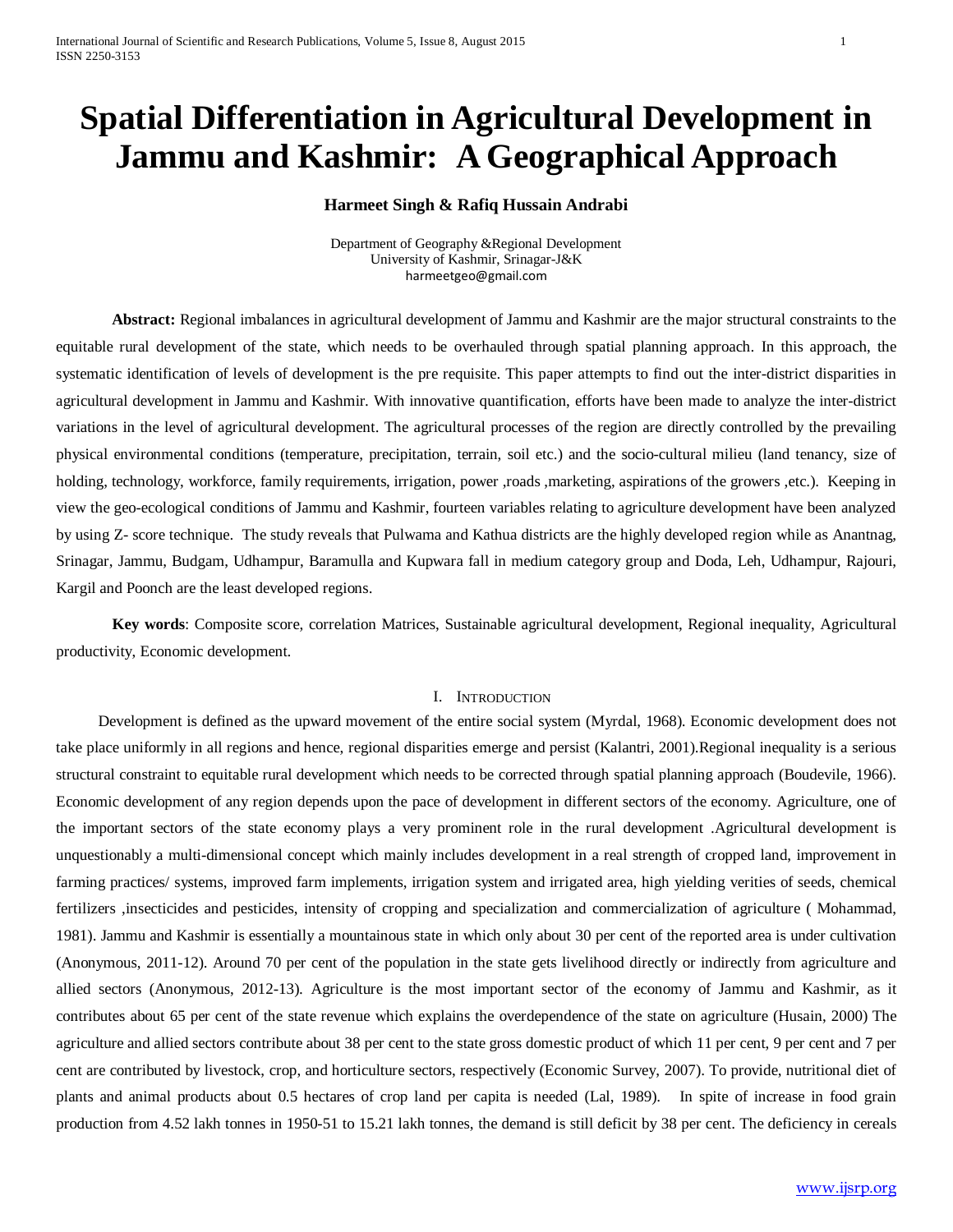is nearly by 40 per cent, 70 per cent each in pulses and oil seeds and 30 per cent in vegetables (Economic Survey, 2008-09). The state still meets its demand by procuring large quantities from other states even after 6 decades of independence. The state is also confronted with negative production growth rates of -2.55, - 0.48,-3.36 and -0.44 per cent and -0.44 per cent in maize, wheat, cereals, millets and food grains respectively. In the region it is also found that negative productivity trends of -2.55,-0.48,-3.36 and -0.44 per cent is found in case of rice, wheat and total food grains respectively (Economic Survey,2008-09).

 The agricultural processes of the region are directly controlled by the prevailing physical environmental conditions (temperature, precipitation, terrain, soil etc.) and the socio-cultural milieu (land tenancy, size of holding, technology, workforce, irrigation, power, roads, marketing, aspirations of the growers, etc.). Characterized with mountainous and undulating terrain and micro-level variations in temperature, precipitation and soils, the state of Jammu and Kashmir has a high degree of variations in cropping patterns, crop combination and crop diversification (Husain, 2000) .In the state of Jammu and Kashmir, 58 per cent of the area under agriculture is rain fed and remaining 42 per cent is irrigated. In the state 11.28, 92.72, 56.99 and 96.15 per cent area under rice, maize, wheat and barley, respectively is cultivated as rain fed crop which attributes to low productivity and production as compare to national yields (Anonymous, 2030). The state comprises of the three regions namely Jammu, Kashmir and Ladakh having distinct geographical outlook and agro-climatic zones. Each zone having its own characteristics that largely determines the cropping pattern, productivity of crops. Paddy is the main crop of Kashmir valley followed by maize, oilseeds, pulses, vegetables, fodder and wheat. In Jammu region, wheat is the predominant crop followed by maize, paddy, pulses, oilseeds, fodder, vegetables and other crops, while in Ladakh, barley is the major crop followed by wheat and fodder crops. The estimated percentage contribution of Agriculture and allied sectors was 21.19 per cent in 2011-12 (Economic Survey, 2012-13).

 The present study is an attempt towards accelerated agricultural production in the state of Jammu and Kashmir through the analysis of cropping pattern and levels of agricultural development at district level. The degree of agricultural development determines greatly the rate of growth of economy. Agricultural development denotes the quality of agricultural system of region in terms of productivity, diversification and commercialization consistent with desired state of agrarian relation and ecological balance (Krishna and Reddy,1998).Agricultural development will help in enhancing social and cultural development due to increase in per capita income ,with the increase in per capita income there will be improvement in the quality of life which gets expression in the level of education, health care, better housing and so on. Cultivators will be able to make use of technology and go for the improved methods of farming.

## II. OBJECTIVES OF THE STUDY

The present study is intended to fulfill the following objectives:

1. To find a suitable index of agricultural development of the state of Jammu and Kashmir and to map the regional disparities in a quantitative form.

2. To find out the interrelations of these variables which influence the levels of agricultural development in the state of Jammu and Kashmir.

# III. STUDY AREA

Jammu Kashmir stretches between 32° 17′ N to 37 ° 6′ N latitude and 73° 26′ to 80° 30′ longitude. It comprises of the division of Kashmir Valley, Jammu and Ladakh. The total area of Jammu Kashmir is about 2.23 lakh sq kms out of which about 1.39 on this side of the line of control. The main part of the state consists of the western section of the Himalayas which contains mainly lofty mountain range ranges from an elevation of 3000 to 6000 meters .The Pir Panjal rang separates valley of Kashmir from Jammu and the Zanskar range separates Kashmir valley from Ladakh region.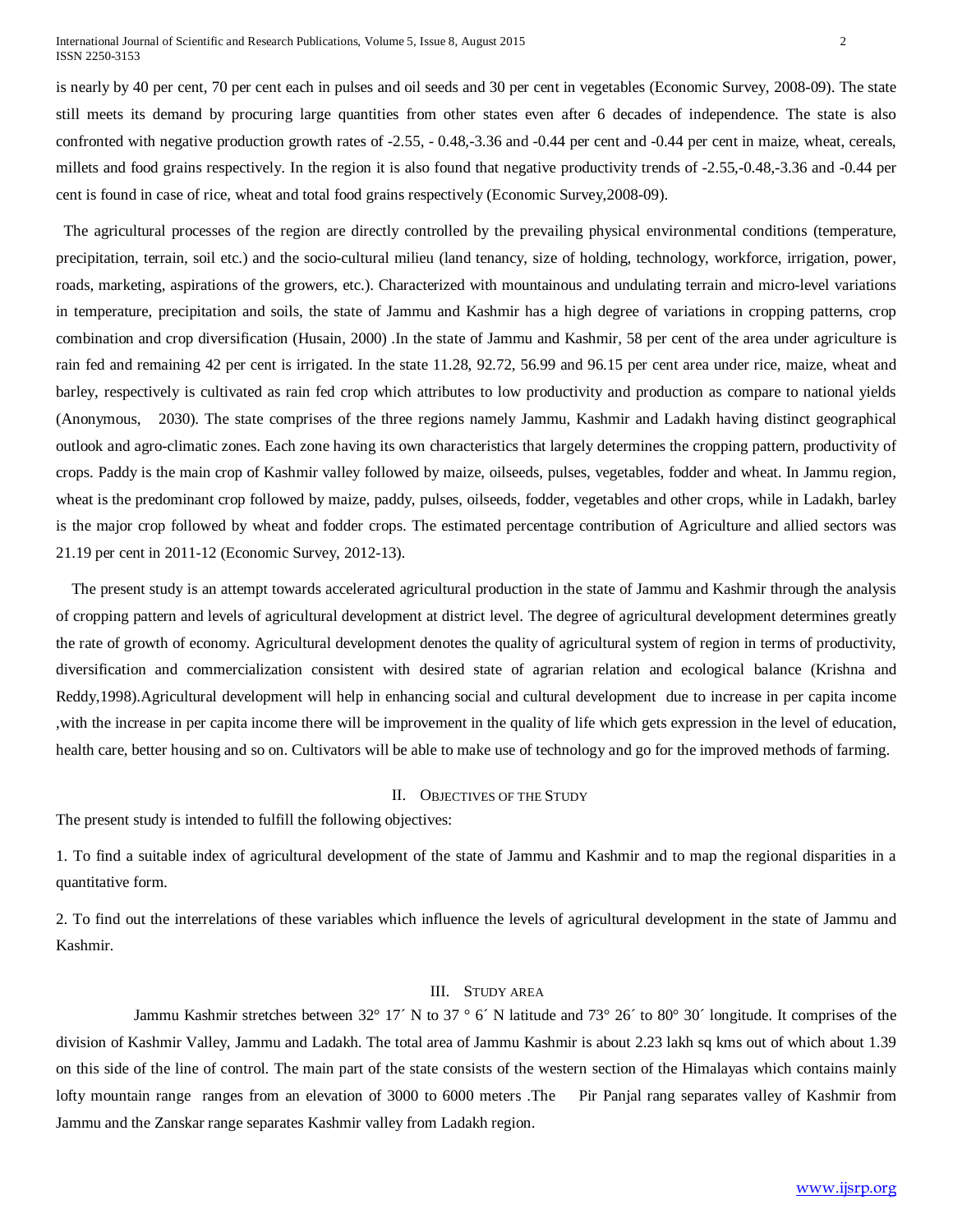

## **Fig.1.1 Location Map of Jammu and Kashmir**

## IV. DATA BASE AND METHODOLOGY

 The very basis requirement in analyzing regional variation is the selection of suitable indicators. For standardization, these indicators are then dealt statistically to delineate the districts according to their levels of development. For the assessment of agricultural development secondary data have been used for the period of 2011-12 from the Digest of Statistics, Financial Commissioners' office and Sher-i- Kashmir University of Agricultural Sciences( SKUST).For determining the levels of agricultural development the following variables have been used (Table1.1 ).

# **Table 1.1: Indicators of Agricultural Development**

| <b>Variables</b> | <b>Definition</b>                                                     |
|------------------|-----------------------------------------------------------------------|
| <b>X1</b>        | Net sown area to total Gross Cropped area.                            |
| X2               | Cultivable area per cultivator, hectares.                             |
| $\mathbf{X}$ 3   | Intensity of cropping (gross sown area /net sown area)                |
| Х4               | Area Under HYV/Gross cropped area.                                    |
| <b>X5</b>        | Intensity of irrigation (gross irrigated area/net irrigated area)     |
| Х6               | Area sown more than once as percentage of net area sown.              |
| <b>X7</b>        | Agricultural Crop Productivity Index.                                 |
| X8               | Area under commercial crop as percentage of gross cropped area.       |
| X9               | Area under fruits and vegetables as percentage of gross cropped area. |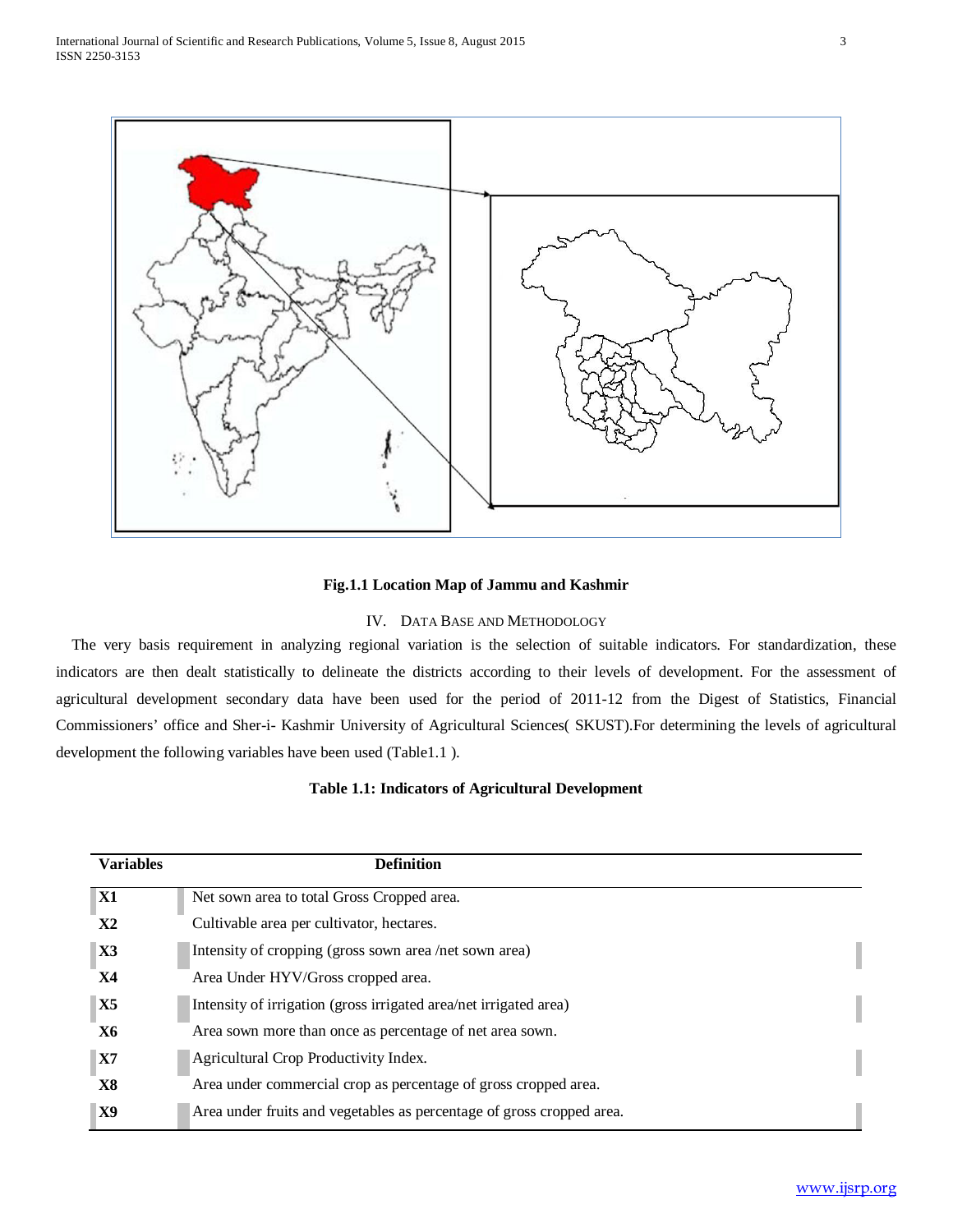| X10        | Parentage of holdings above one hectare.                            |  |
|------------|---------------------------------------------------------------------|--|
| <b>X11</b> | Percentage of villages electrified.                                 |  |
| <b>X12</b> | Fertilizers consumption per unit of gross cropped area (Kg/Hectare) |  |
| <b>X13</b> | Road length per 100 Sq. Kms of area.                                |  |
| X14        | Rural literacy rate.                                                |  |

**Source**: Digest of Statistics, (2011-12), SKUST, Financial Commissioners' Office, Srinagar.

The values of these variables are not quite suitable for simple additions in combined analysis. Hence variables are transformed and standardized and their standardized values are used to build up the composite index of development. To determine the overall levels of agricultural development and its uneven distribution in the study area the data of all variables have been transformed into indices using Z score technique. The formula is

$$
Zi = \frac{Xi - X}{SD}
$$

Where  $\rm{Zi}$  = standard score for ith observation,  $\rm{Xi}$  = original value of the ith observation,  $\rm{X}$ = mean of all the values of X, SD = standard deviation of X observation.

Further, the result of standard score obtained for the different indicators was aggregated by Composite Standard Score (CSS) so that the regional disparities in the levels of agricultural development of the districts may be obtained on a common scale. This is expressed as:

Composite Standard Score (CSS) =  $\frac{\sum Z_i}{N}$ 

Where, CSS is the composite standard score, Zi is the standard scores of ith districts and N is the number of variables. Thus, composite indices have been obtained for agricultural development for different districts of the state. The data was subjected to statistical analysis using Statistical Package for Social Sciences (SPSS) software, version 16.0.

# **Table 1.2: Composite standard Scores of Aerial Differential of Agricultural Development in Jammu and Kashmir District Wise (2011-12)**

| <b>District</b> | X1  | X2     | X3                       | X4  | X <sub>5</sub> | X6                       | X7  | X8  | X <sub>9</sub>    | X1           | X11    | X12    | X13 | X14  | Z     |
|-----------------|-----|--------|--------------------------|-----|----------------|--------------------------|-----|-----|-------------------|--------------|--------|--------|-----|------|-------|
|                 |     |        |                          |     |                |                          |     |     |                   | $\mathbf{0}$ |        |        |     |      | score |
| Anantna         | .76 | $-.30$ | .43                      | .42 | .74            | $\overline{\phantom{a}}$ | 0.3 | .57 | $\qquad \qquad -$ | .83          | $-.54$ | $-.44$ | .74 | 0.55 | 2.97  |
| g               |     |        |                          |     |                | 0.34                     | 6   |     | 1.0               |              |        |        |     |      |       |
|                 |     |        |                          |     |                |                          |     |     |                   |              |        |        |     |      |       |
| Pulwam          | .34 | 0.4    | .54                      | .34 | .45            | .66                      | .47 | .45 | $-.68$            | 0.8          | .66    | ٠      | .45 | .12  | 4.18  |
| a               |     | 3      |                          |     |                |                          |     |     |                   |              |        | 0.27   |     |      |       |
| <b>Srinagar</b> | .41 | 0.1    | $\overline{\phantom{a}}$ | .29 | .95            | $\overline{\phantom{a}}$ | .58 | .80 | $\blacksquare$    | 0.4          | 0.75   | -      | .34 | .45  | 2.24  |
|                 |     | 6      | 0.2                      |     |                | 0.44                     |     |     | 1.5               | 1            |        | 0.67   |     |      |       |
|                 |     |        | 6                        |     |                |                          |     |     | 3                 |              |        |        |     |      |       |
| <b>Budgam</b>   | .88 | .39    | $\overline{\phantom{a}}$ | .69 | .18            | $-.93$                   | .25 | .75 | $-.99$            | .47          | 0.75   | $-.91$ | .18 | 0.22 | 1.90  |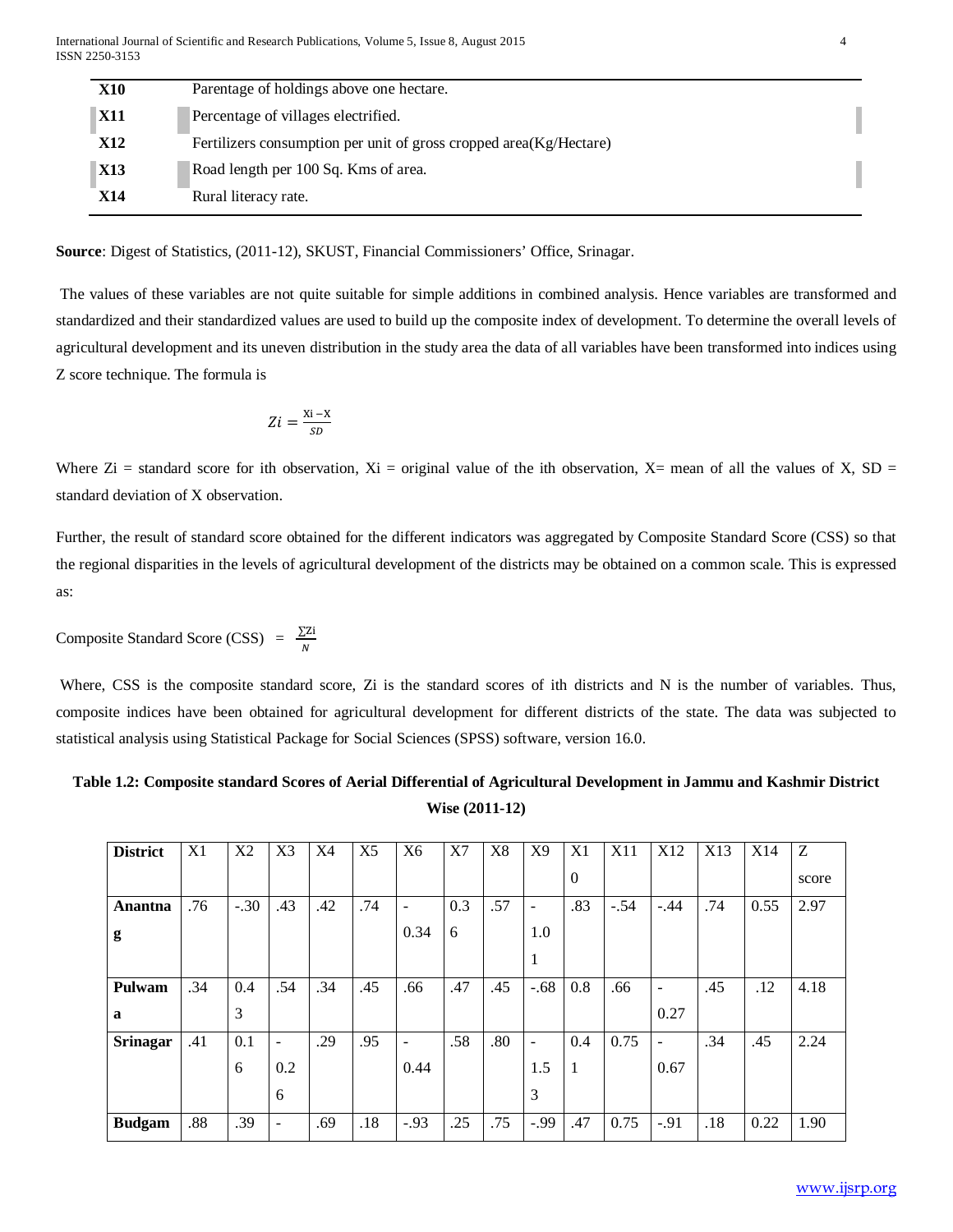|                |                           |                | 0.3              |                  |               |                          |                  |                  |                     |                          |              |                     |         |                   |         |
|----------------|---------------------------|----------------|------------------|------------------|---------------|--------------------------|------------------|------------------|---------------------|--------------------------|--------------|---------------------|---------|-------------------|---------|
|                |                           |                | 5                |                  |               |                          |                  |                  |                     |                          |              |                     |         |                   |         |
| <b>Baramul</b> | .85                       | .73            | $-33$            | $\overline{.31}$ | $-.59$        | $-0.44$                  | .78              | $\overline{1.0}$ | $-71$               | $-22$                    | .23          | $\bar{\phantom{a}}$ | 0.59    | .99               | 2.27    |
| la             |                           |                |                  |                  |               |                          |                  | 5                |                     |                          |              | 0.97                |         |                   |         |
| <b>Kupwar</b>  | .56                       | $\frac{1}{2}$  | $-.45$           | $-20$            | $\Box$        | $-.41$                   | $\overline{.26}$ | .88              | $-.91$              | $\overline{.36}$         | .05          | $-.64$              | $-0.02$ | .76               | $-0.62$ |
| $\mathbf a$    |                           | .08            |                  |                  | 0.78          |                          |                  |                  |                     |                          |              |                     |         |                   |         |
| Leh            | $-11$                     | $\mathbf{u}$   | $-43$            | $-44$            | 1.29          | $-70$                    | $\omega$         | $-0.75$          | $-0.50$             | $\overline{1.3}$         | $\Box$       | $-1.1$              | $-83$   | $\overline{.21}$  | $-4.26$ |
|                |                           | 0.9            |                  |                  |               |                          | 1.0              |                  |                     | $\overline{4}$           | 0.17         |                     |         |                   |         |
|                |                           | 9              |                  |                  |               |                          | 8                |                  |                     |                          |              |                     |         |                   |         |
| Kargil         | .39                       | $-0.69$        | $-0.97$          | 1.82             | .09           | $\overline{\phantom{a}}$ | $-91$            | $-.51$           | $\bar{\phantom{a}}$ | $-0.24$                  | $\mathbf{r}$ | $-.93$              | 0.09    | $\overline{.34}$  | $-3.69$ |
|                |                           |                |                  |                  |               | 1.02                     |                  |                  | 0.1                 |                          | 1.03         |                     |         |                   |         |
|                |                           |                |                  |                  |               |                          |                  |                  | 6                   |                          |              |                     |         |                   |         |
| Jammu          | $-.62$                    | .28            | .41              | 0.37             | 0.34          | 0.25                     | $-.79$           | .22              | .54                 | $-.83$                   | 0.44         | 0.24                | 0.26    | 0.46              | 1.57    |
| <b>Udhamp</b>  | $\mathbb{E}^{\mathbb{I}}$ | $-.86$         |                  | $-.55$           | $\frac{1}{2}$ | .71                      | .72              | $-.84$           | .65                 | $\Box$                   | $-.96$       | .35                 |         | $\overline{1.01}$ | 1.73    |
| ur             | 0.58                      |                | 0.8              |                  | 0.42          |                          |                  |                  |                     | 0.1                      |              |                     | 0.47    |                   |         |
|                |                           |                | $\overline{7}$   |                  |               |                          |                  |                  |                     | $\overline{4}$           |              |                     |         |                   |         |
| Doda           | $\blacksquare$            | .95            | .35              | $-0.22$          | $-56$         | $-33$                    | $-0.72$          | $-0.79$          | $\overline{.15}$    | $\overline{\phantom{a}}$ | $-33$        | $-0.30$             | $-56$   | $-.12$            | $-3.65$ |
|                | 0.58                      |                |                  |                  |               |                          |                  |                  |                     | 0.8                      |              |                     |         |                   |         |
|                |                           |                |                  |                  |               |                          |                  |                  |                     | 8                        |              |                     |         |                   |         |
| Kuthua         | $-0.73$                   | .73            | $\overline{1.0}$ | $\overline{45}$  | 1.05          | $\overline{1.01}$        | $-0.49$          | .34              | .93                 | $-0.81$                  | $-12$        | 0.68                | 1.05    | $\overline{1.01}$ | 4.01    |
|                |                           |                | $\overline{4}$   |                  |               |                          |                  |                  |                     |                          |              |                     |         |                   |         |
| Rajouri        | $\Box$                    | $\Box$         | .07              | $-16$            | .13           | 0.66                     | $-.88$           | $\overline{1.5}$ | $-.99$              | $-.49$                   | 2.10         | .13                 | $-.87$  | .98               | $-1.81$ |
|                | 1.06                      | 0.8            |                  |                  |               |                          |                  | 3                |                     |                          |              |                     |         |                   |         |
|                |                           | $\overline{2}$ |                  |                  |               |                          |                  |                  |                     |                          |              |                     |         |                   |         |
| Poonch         | $-.91$                    | $-1.4$         | $\overline{.7}$  | $\sim$           | $-22$         | .54                      | $-0.65$          | $-0.86$          | $\overline{.36}$    | $-0.59$                  | $-0.74$      | 1.18                | $-22$   | $\overline{.82}$  | $-3.86$ |
|                |                           | $\overline{7}$ |                  | 1.17             |               |                          |                  |                  |                     |                          |              |                     |         |                   |         |
|                |                           |                |                  |                  |               |                          |                  |                  |                     |                          |              |                     |         |                   |         |

Source: Digest of Statistics, 2010-2011, Financial commissioner's office Srinagar

## V. LEVELS OF AGRICULTURAL DEVELOPMENT

 Agricultural development is a multidimensional activity. It is a key element of the rural development. The primary objective of the agricultural development is to increase growth of agricultural output to provide the livelihood to the growing population. Regional imbalance is a crucial aspect of overall development process, which is to be analyzed systematically. This type of analysis of levels of development bears strategic relevance specifically in understanding the dynamic of rural development. To assess the general level of agricultural development in Jammu and Kashmir all the 14 variables have been aggregated. The Z-score value of all the fourteen variables transformed and combined with the help of Z-score and composite score was prepared (Table1.3). The value of composite score varies between 4.78 in Pulwama district to -4.26in Leh district. On the basis of Z-score values the state of Jammu and Kashmir has been divided into three levels of agricultural development regions i.e. High, Medium and Low categories.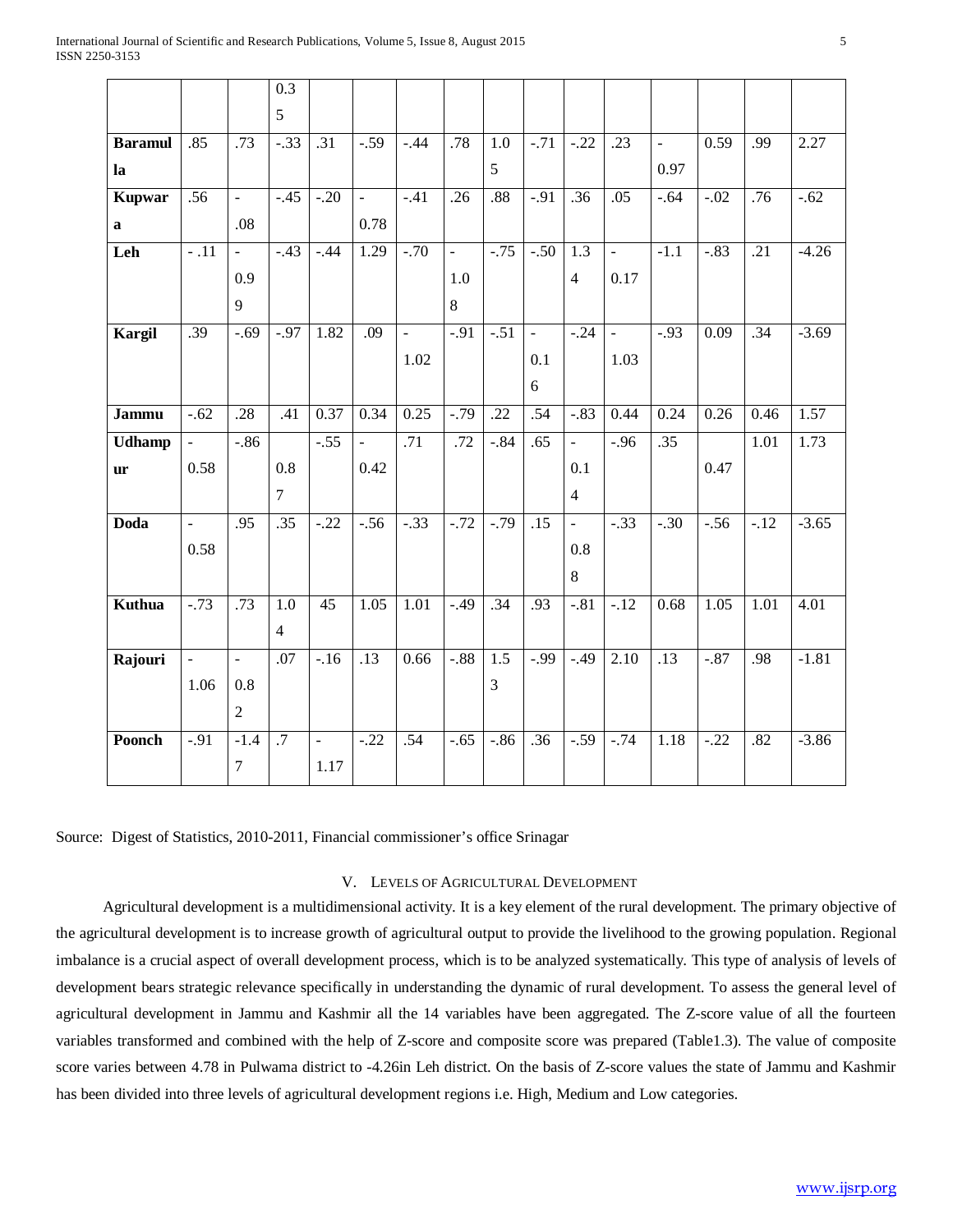## **HIGH LEVEL OF AGRICULTURAL DEVELOPED REGIONS**

The high level of agricultural development in the state of Jammu and Kashmir has been witnessed in the districts of Pulwama and Kuthua. Both these regions have favorable geo-ecological conditions for crop farming. These districts have vast tracts of fertile low lying areas and a long cropping season which supports double cropping. In addition to this the districts have adopted modern methods of crop farming and the progressive farmers have diversified the agriculture .The application of improved farming technology, use of high yielding varieties, herbicides , pesticides , chemical fertilizers, assured irrigation facilities and post –harvest technology has resulted into high level of agricultural productivity per unit area and per worker in these districts. Healthy co-operative movement, availability of credit, increasing trend of mechanization, close network of communication and transportation , overall awareness of farmers, effective market organization have all contributed to agricultural development

|   | Z- Score Value | Levels of Agricultural Development | <b>Districts</b>                                                |
|---|----------------|------------------------------------|-----------------------------------------------------------------|
|   | Above 4        | High                               | Pulwama, Kuthua                                                 |
|   | $-4$           | Medium                             | Srinagar,<br>Baramulla,<br>Anantnag,<br>Budgam, Udhampur Jammu, |
| 3 | ← 1            | Low                                | Leh, Poonch, Kargil, Rajori, Dada,<br>Poonch                    |

**Table 1.3: Levels of Agricultural Development of Jammu and Kashmir**

Source: Digest of Statistics, (2011-12), Financial Commissioners' office, Srinagar, SKUST





Source: Digest of Statistics, (2011-12), Financial Commissioners' office, Srinagar, SKUST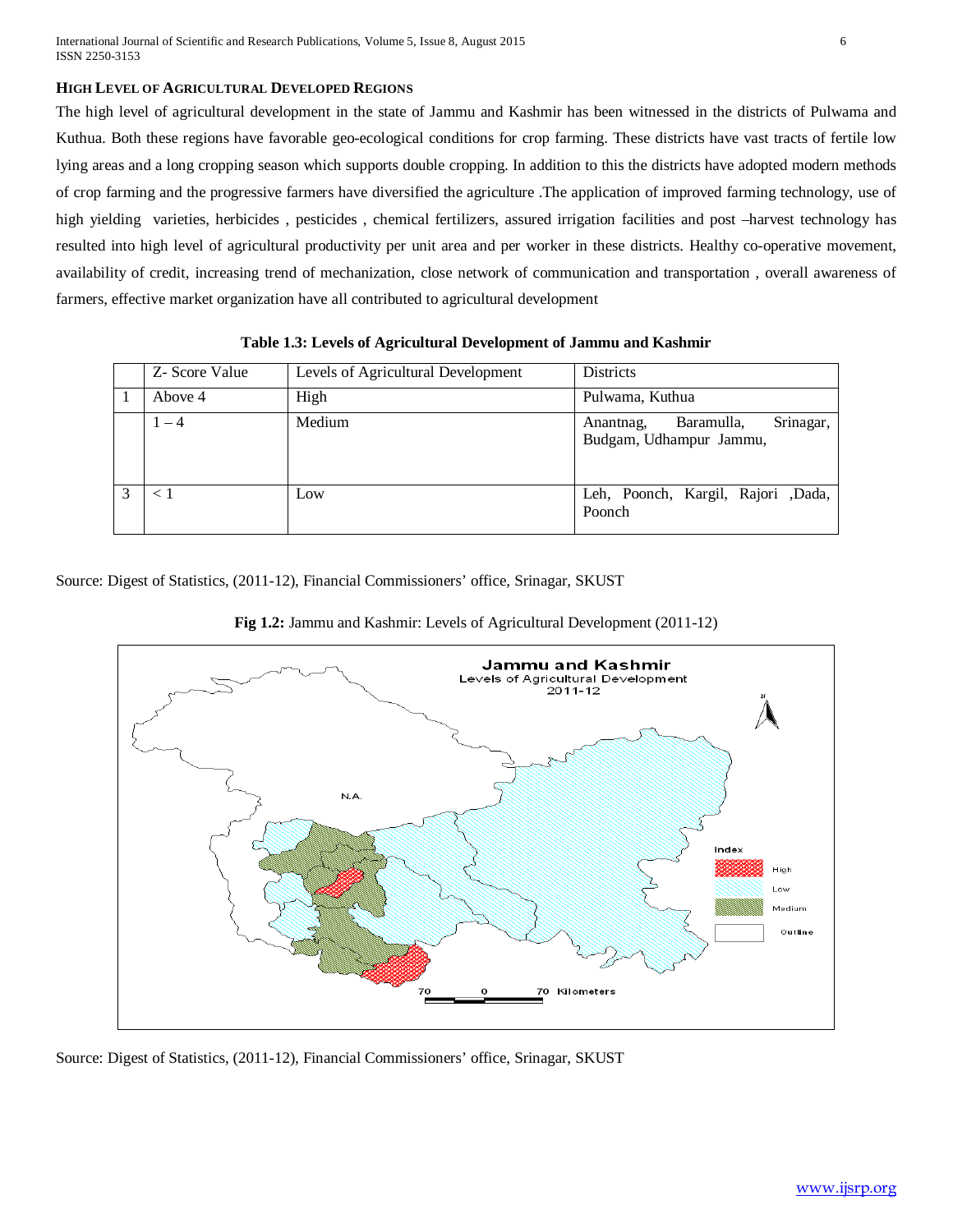## **MODERATE LEVEL OF AGRICULTURAL DEVELOPED REGIONS**

The moderately agricultural developed districts of the state are Anantnag, Budgam, Baramulla, Srinagar and Jammu and Udhampur. These regions of the state fall partially in mountains and plains. Most of the area of these regions fall in the Kandi belt i.e. rainfall scarcity region and is maize and pulse dominated area of the state. The agricultural productivity from per unit of land, area under double cropping is low and the farmers have not adopted diversification of agriculture on large scale.

## **LOW LEVELS OF AGRICULTURAL DEVELOPED**

Low level of agricultural development spreads over at least six districts of the state. The districts of the state which fall in this category are Leh, Kargil, Poonch, Rajori, and Doda Poonch. Kargil and Leh districts fall in the cold arid region and have harsh climatic conditions and for more than six months the region has the temperature below 0ºC and thus agricultural activities remain suspended. The regions agricultural sector is heavily dependent on rainfall which has been erratic. The physio- social set up of the regions not favorable for the development of agriculture. The region also lacks in infrastructural development. These regions are under developed and needs suitable measures to promote agricultural development. The other districts such as Rajori, Poonch, and Doda fall in the subtropical region of Jammu division. These districts have the rugged topography. The bio-physical conditions such as low soil fertility, combined with more frequent extreme event such as droughts, caused by climatic variability and change, further exacerbate the regions susceptibility.

### VI. CORRELATION COEFFICIENT ANALYSIS

In the present analysis the correlation matrix Table (1.4) reveals inter- correlation of 14 variables related to agricultural development of all the districts of Jammu and Kashmir State. The net sown area (X1), is positively correlated with intensity of cropping (0.57), cultivable area per cultivator (0.44), area under HYV seeds to total cropped area(0.55),agricultural crop productivity index(0.75),percentage of holdings above one hectare(0.28),percentage of villages electrified (0.60),fertilizers consumption per unit of gross cropped area. This indicates that net sown area to cropped area is the key factor in determining agricultural development in the

| Correlat <sub>X1</sub> |                | 1.00    |        |        |        |        |        |        |         |        |        |        |        |        |      |
|------------------------|----------------|---------|--------|--------|--------|--------|--------|--------|---------|--------|--------|--------|--------|--------|------|
| ion                    | X2             | .44     | 1.00   |        |        |        |        |        |         |        |        |        |        |        |      |
|                        | X <sub>3</sub> | .57     | $-17$  | 1.00   |        |        |        |        |         |        |        |        |        |        |      |
|                        | X4             | .55     | .35    | .65    | 1.00   |        |        |        |         |        |        |        |        |        |      |
|                        | X <sub>5</sub> | $-0.09$ | .33    | .51    | $-.11$ | 1.00   |        |        |         |        |        |        |        |        |      |
|                        | X <sub>6</sub> | $-.50$  | .08    | .93    | $-.60$ | .55    | 1.0    |        |         |        |        |        |        |        |      |
|                        | <b>X7</b>      | .75     | .30    | $-.36$ | .28    | .09    | $-.30$ | 1.00   |         |        |        |        |        |        |      |
|                        | X <sub>8</sub> | .77     | .41    | $-.58$ | .37    | $-.17$ | $-.52$ | .84    | 1.00    |        |        |        |        |        |      |
|                        | X9             | $-.85$  | $-.35$ | .62    | $-.42$ | .09    | .58    | $-.72$ | $-0.79$ | 1.00   |        |        |        |        |      |
|                        | X10            | .28     | .48    | .31    | $-.27$ | .46    | .39    | .48    | .29     | $-.28$ | 1.00   |        |        |        |      |
|                        | X11            | .60     | .42    | $-.53$ | .67    | $-.07$ | $-.50$ | .61    | .67     | $-.69$ | .26    | 1.00   |        |        |      |
|                        | X12            | .64     | .65    | $-.27$ | .24    | .02    | $-.10$ | .55    | .56     | $-.63$ | .62    | .61    | 1.00   |        |      |
|                        | X13            | $-.38$  | .15    | .50    | .03    | .52    | .59    | $-.45$ | $-.62$  | .64    | $-.08$ | $-.42$ | $-.36$ | 1.00   |      |
|                        | X14            | $-.57$  | $-.23$ | .56    | $-.64$ | .17    | .37    | $-.39$ | $-.44$  | .39    | $-.05$ | $-.48$ | $-.30$ | $-.04$ | 1.00 |

**Table 1.4 -Correlation Matrix Showing Relationship between variables and Agricultural Development (2011-12)**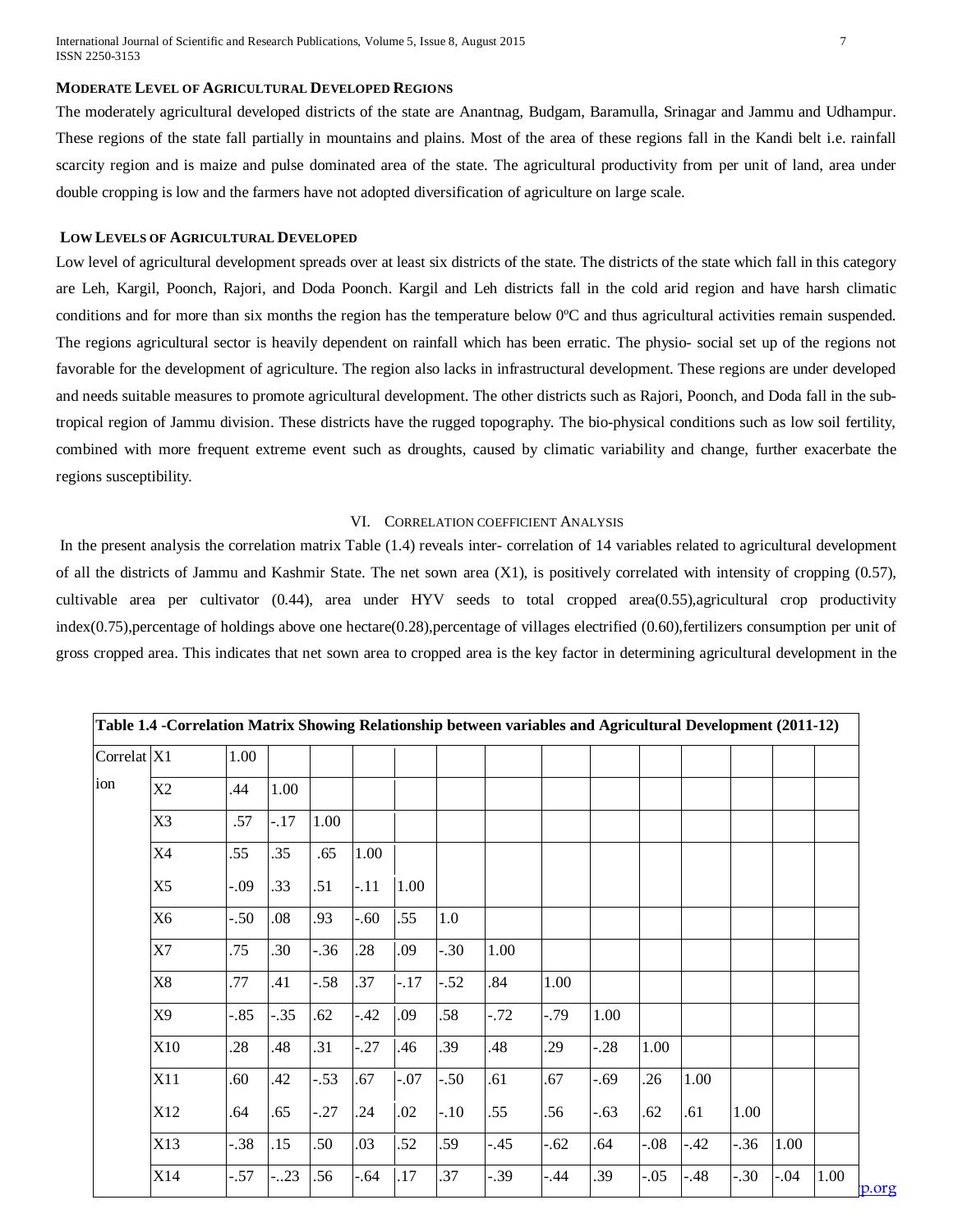It has also shown negative correlation with intensity of irrigation (-0.09), area sown more than once (-0.50), area under fruits and vegetables (-0.85), road length per 100 sq. Kms (-0.38) and rural literacy rate (-0.57).Cultivable area per cultivator( X2) has positive correlation with area under HYV seeds/ gross cropped area(0.35),intensity of irrigation(0.33), area sown more than once(0.08), agricultural crop productivity  $(0.30)$ , area under commercial crops  $(0.41)$ , percentage of holdings above one hectare $(0.48)$ , percentage of electrified villages (0.42), fertilizer consumption(0.65), road length (0.15) and have negative correlation with intensity of cropping (-0.17),area under fruits and vegetables (-0.35) and rural literacy rate 0-.23).Intensity of cropping (gross sown area /net sown area) has a positive correlation with net sown area(0.57), intensity of irrigation(.51), area sown more than once(0.62), area under HYV  $seeds(0.65)$ , holding size above one hectare  $(0.31)$ , road length $(0.50)$  and rural literacy rate $(0.56)$  and has negative correlation with crop productivity(0.36), area under commercial crops(-0.58), percentage of villages electrified(-o.53), fertilizers consumption(-0.27). The correlation analysis reveals the fact that the level of agricultural development is an outcome of the integrated impact of various parameters.

## VII. CONCLUSION

The agricultural processes of the state of Jammu and Kashmir are directly controlled by the prevailing physical environmental conditions such as temperature, precipitation, terrain, soil etc. and the socio-cultural milieu which includes land tenancy, roads, marketing, aspirations of the growers, technological and institutional development. The foregoing analysis reveals that the state of Jammu and Kashmir has witnessed regional disparities in the levels of agricultural development. The analysis presented clearly shows the factors which have hindered the progress of some districts in agriculture sector which are mainly due to lack of basic infrastructural facilities. Even in those districts where agricultural development is high also needs the basic institutions and organizational facilities. High level of agricultural development regions comprises two districts of the state which are favorably endowed with physical, institutions and organizational factors. Although the intensity of cropping, area under commercial crops, area under HYV seeds, and intensity of irrigation are main factors which have played an important role in the development of agricultural development and are highly correlated. The low agricultural districts of the state of Jammu and Kashmir are Leh, Kargil, Rajori, Dada, Poonch and Kupwara. These districts of the region have most of area in the mountains and have rugged topography, high rainfall and snowfall variability, lack of irrigation facilities ,low intensity of cropping , low percentage of net sown area and very less area double cropped , poor adoption of mechanization and persistence of subsistence economy are the major constraints for agricultural development .Thus, for the development of this sector in the state both natural and extent of local problems , suitable measures should be adopted to utilize agricultural potential of the region. The development of irrigation in the Kandi areas and cultivation of short duration crops in the Valley of Kashmir may enhance the double cropped area substantially thereby making agriculture a more remunerative occupation.

#### **REFERENCES**

- 1. Anonymous (2009), Digest of Statistics, Directorate of Economics and Statistics, Planning and Development Department, Jammu and Kashmir Government(India) pp.98-110.
- 2. Anonymous (2010), Annual Report-2009-10, Sher-e-Kashmir University of Agricultural Sciences and Technology, Kashmir (India) pp. 33.
- 3. Anonymous (2011), Annual Report-2009-10,Sher-e-Kashmir University of Agricultural Sciences and Technology, Kashmir(India) pp. IX. 4. C.
- 4. Anonymous, SKUST Vision, 2030, Sher-E-Kashmir University of Agricultural Sciences and Technology of Jammu. Pp.23-40.
- 5. Bhattacharya, B.B. and S. Sakthivel, (2004) "Regional Growth and Disparity in India: Comparison of Pre and Post-Reform Decades" Economic and Political Weekly, March 6, pp. 1071-1077.
- 6. Boudevile, J.R., (1966), Problems of Regional Economic Planning, Edinburg university press, Edinburg.p.35
- 7. Ghosh, B. S. Marjit and C. Neogi (1998), "Economic Growth and Regional Divergence in India: 1960-1995, Economic and Political Weekly 33(26): 1623- 30.
- 8. Govt.of Jammu and Kashmir (2008-09), Economic Survey, Directorate of Economic and Statistics.pp.50-55.